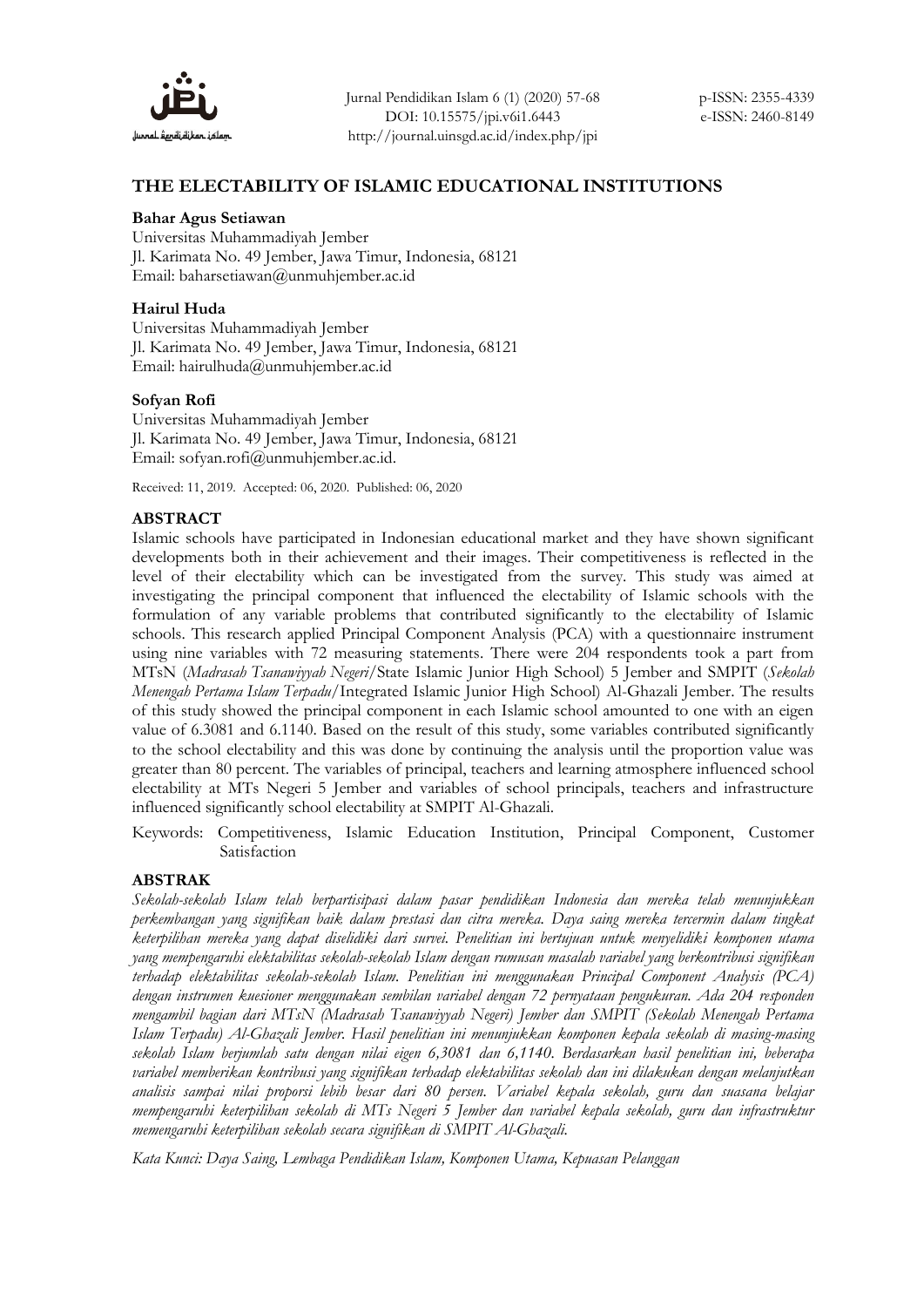### **INTRODUCTION**

The reputation of educational institutions is reflected in the dimensions of customer or user satisfaction in this context students and their parents (Wong, et. al., 2016). This applies to any type of educational intitutions in Indonesia including those with Islamic identities such as *pesantren* (Islamic boarding school), madrasa (Islamic formal educational institution) and schools in general (Akhiruddin, 2015). On the part of school manager, it takes serious effort dealing with many components associated with educational resources, such as such as the curriculum, the quality of the teacher/educator, the infrastructure, financing and others to maintain and secure good reputation of their school (Hermawan, 2010).

For Islamic education institutions, the effort and process of school component refinement will need to go through clear and appropriate mappings (Cahyono, et. al., 2015, Isnaini, 2012; Sukriani, et. al., 2010). This effort can be to ensure their existence (Haningsih, 2008), and at the same time to secure their Islamic identity as the core value of Islamic education institutions (Dacholfany, 2015). All these aspects are important to consider because they are essential to maintain the authenticity of Islamic education, which lies in the dimension of learning Islamic values based on monotheism and morality as the essence in shaping the perfect human being (Elihami & Syahid, 2018; Magdalena, 2017; May, A. (2015 Halstead, 2004, 2007). All those attempts are administered to actualize the goals underpinning the learning process. which is highly multidimensional, multicultural, integrative-interconetive, integrative-transformative and holistic (Ahyat, 2017; Arif, 2011; Hidayat, 2014; Hidayat, 2015).

Islamic educational institutions must be able to realize the goals previously mentioned so that they are able to maintain quality and improve their customer satisfaction (Alkire, et. al., 2015). Having succeed to maintain customer satisfaction, they are in position to enhance or, at least, maintain customer loyalty (Heskett, 2002; Johnson, 2015; Khadka & Maharjan, 2017). Furthermore, they are likely to achieve the concrete impact that is Islamic School Electability in Indonesian education market.

To achieve school electability, Islamic school should map carefully and precisely their potential to develop (Sujoko, 2017). The implementation of school potential mapping can be done by measuring the level of educational services provided to customers by the Islamic school whether primary, secondary and tertiary identified from customer satisfaction. Furthermore, the analysis tool that can be used in the mapping are SERQUAL, QFD and others (Abili, et.al., 2011); Bier & Cornesky, 2001; Browne, et. al., 1998; Gonzalez, et. al., 2008; Mansori, et. al., 2014; Sahney, et. al., 2004). The results of the evaluation and measurement can generate fishbone that is helpful to improve all resources pertaining to certain Islamic educational institutions (Slameto, 2016).

Studies on madrasa management implementation have been conducted by researchers. (Mundir, 2015) investigated the implementation TQM in improving the competitiveness of madrasa. Arif (2013) studied the management of madrasa in an effort to improve the quality of education. However, studies investigating the competitiveness and quality of Islamic educational institutions to espouse the school electability have not been conducted intensively. This study tries to fill the gap. The current study is aimed at examining Islamic educational institutions' potential resources by observing the perspective of customers or users (e.g., parents or students) directly. Recruiting students as respondents also help ensure the "directness" of the measurement of educational services provided by Islamic education institutions.

#### **METHOD**

This study applied quantitative to identify variables that become main components of the target educational institution. It also allowed the researchers to use large respondents to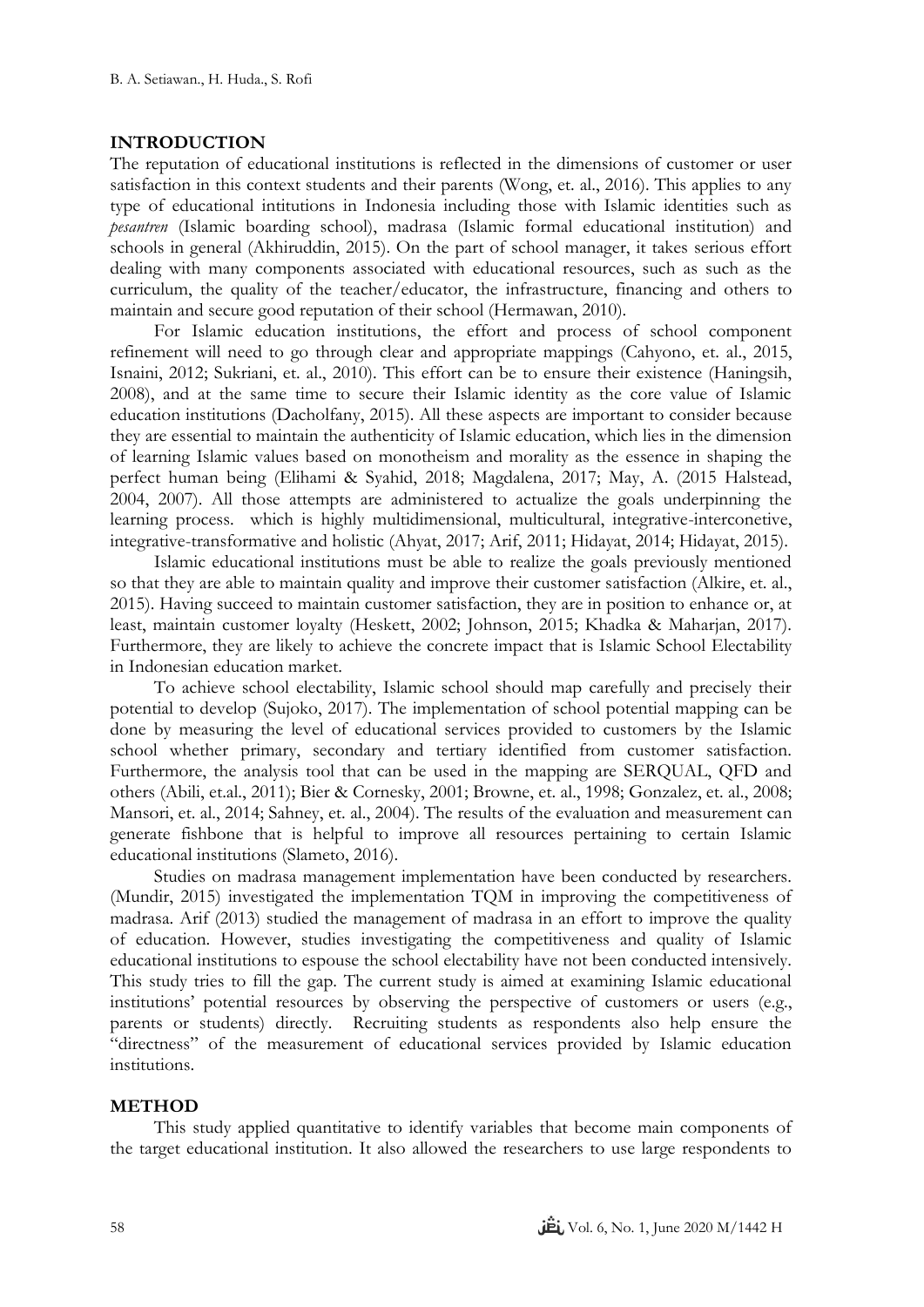confirm the level of validity of research results (Creswell, 2015; Creswell, 2016). Nine variables encapsulated in the current study included the principal, teachers, infrastructure, cost, curriculum, accreditation, extracurricular and learning activities and school atmosphere. Data were collected through a questionnaire and were tabulated by referring to the Likert scale. The sample sized was determined by using the Slovin's formula with a margin of error of 5 percent (Amirin, 2011). In the end, a total of 204 students, with details of 73 students from SMPIT (*Sekolah Menengah Pertama Islam Terpadu*/Islamic Integrated Junior High School) Al-Ghazali and 131 students from MTsN (*Madrasah Tsanawiyyah Negeri*/State Islamic Junior High School) 5 Jember participated in the study. The two schools were selected because of several reasons: First, their accreditation namely B accredited for MTsN 5 Jember and C accredited for SMPIT Al-Ghazali, Second, the level of difficulty of their selection of prospective students, and third, reasonable number of prospective student accepted.

This study was conducted between May and November 2019. The Principal Component Analysis (PCA) was used to analyze the data. It was used to look at the variables which support the strengths of Islamic educational institutions explicitly. This method of analysis was applied to avoid the multi collinearity of independent variables (Jolliffe, 2002). Finally, the use of this analytic method served to see the variables that contribute significantly to the level of electability of Islamic educational institutions. The research framework can be described as follows:



Figure 1. The Framework for Investigating the Electability of Islamic Education Institution.

## **RESULTS AND DISCUSSION**

This study aims to identify the main components that become dominant variables affecting the electability, or the level of electability of Islamic educational institutions. Referring to the variables used in this study, there is a possibility of "double effects" of the independent variables on the dependent variable. To reduce this possibility, PCA analysis helps identify those dominant variables that affect the electability of Islamic education institutions.

The results of this study underpin the process of mapping in locating the potential strengths of Islamic educational institution resources, so they can be used as a reference in policy or decision making and in strengthening the brand image in order to increase the electability of Islamic educational institutions. The difference in potential components or resources owned by Islamic educational institutions is proportional to the strategic decisions made. In addition, creating opportunities in accordance with the potential strength of the resources seems more rational than participating in the arena of irrelevant competition (Kim & Maurborgne, 2008) and, thus, enhance the reputation of Islamic educational institutions.

Electability could be applied to goods, services, people, institutions or parties (Sugono, 2008; Wibowo, 2018). Electability as the concrete form of loyalty for education services received by students and parents formed by the trust as well as commitment (Schirmer, et. al., 2018). The quality which can be embedded to education sector is the quality of educational services process. This means the school successfully produces qualified output which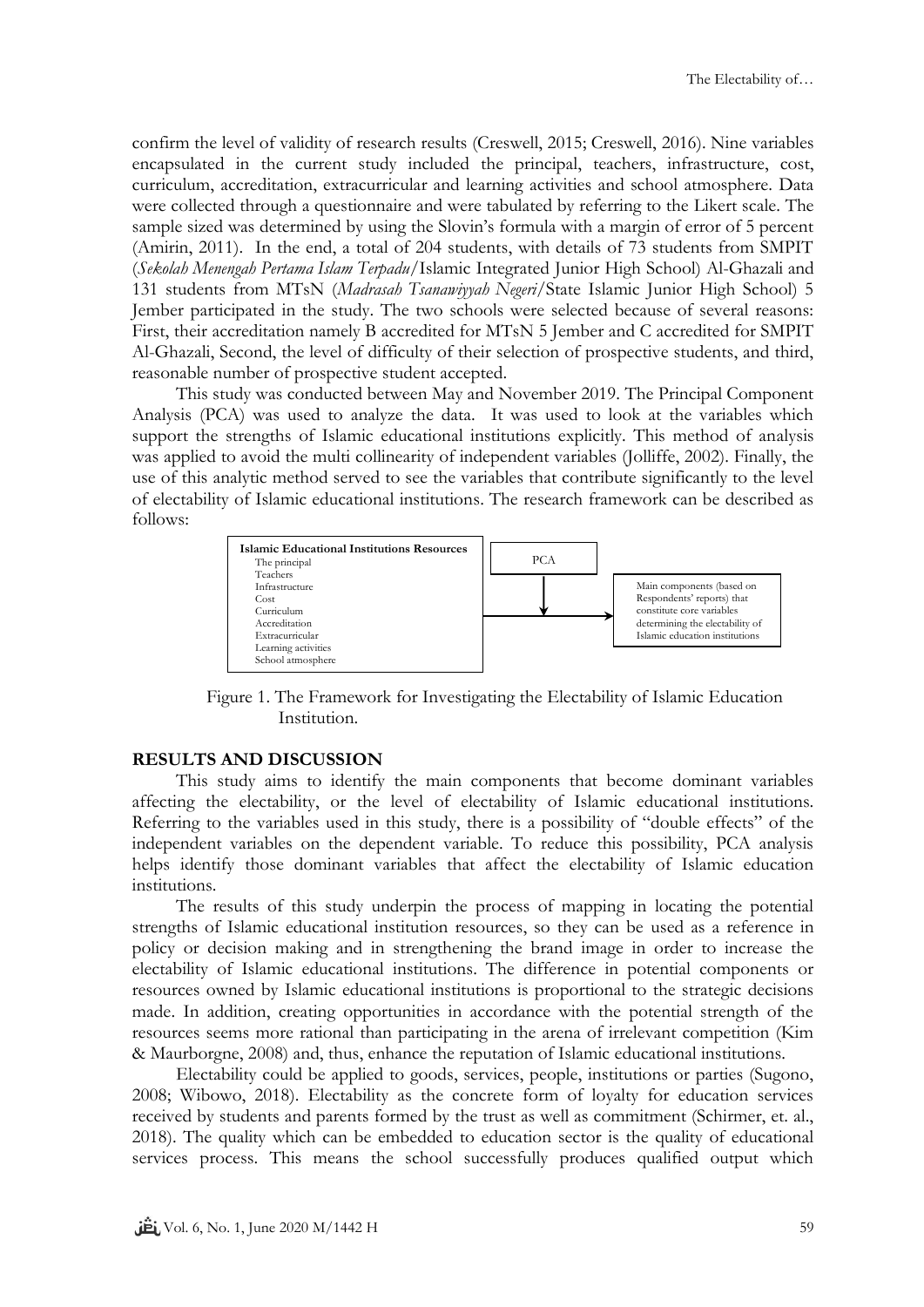generates students' satisfaction. (Maghfuri, 2018; Sudjiani, et. al., 2017; Setiawan, 2018). School electability is attached to education customers that can be seen in public participation (Yaqin, 2016; Normina, 2016).

Electability framework process flow on the output preferences produced by the continuous process (MacLeod & Urquiola, 2015). The following image is a framework of process flow of electability.



Figure 2. The Process Flow of Electability (Suwardi, et. al, 2016)

Figure 1 illustrates that the process of determining options is closely related to the level of electability that is driven by popularity. The popularity itself is largely influenced by the reinforcement of brand image through the ability of Islamic educational institutions in constructing their profiles in influencing the perspective of prospective users or customers

The initial stage of the results reported below will first describe the values obtained from data analysis (using PCA). The output also displays those variables that meet the eigen value greater than one (and this is interpreted as the dominant variable). Finally, these data are further processed to find identical variables (also interpreted as dominant variables), with a margin of the percentage of principal components with proportion less than and equal 80.

### **Result of PCA Research Variables**

Based on the result PCA output generated at SMPIT Al-Ghazali Jember, the score of PC1 is 6.1140, PC2 is 0.8903 and PC3 is 0.6364 with each proportion score is 0.679 (67.9 percent), 0.099 (9.9 percent) and 0,071 (7.1 percent). The results of PCA at MTs. Negeri 5 Jember provides 6.3081 for PC1 output score with 0.701 proportion (70.1 percent), 0.9153 for PC2 with 0.102 proportion (10.2 percent) and 0.4752 for PC3 with 0,053 proportion (5.3 percent). The results output reaching the *eigen* value which is greater than 1 at each school refer to one principal component. Meanwhile, to reach the variance values that can reach 80 percent, PC2 and PC3 were used. Based on the data, the percentage score at MTsN 5 Jember is 85.6 percent, whereas at SMPIT Al-Ghazali is 84.9 percent. The results of PCA output can be seen in the following figure:<br> $\sum_{2.7^{1,9}1,3^{1,1}}$ 



Figure 3. Scatter Diagram of PCA results at SMPIT Al-Ghazali and MTs. Negeri 5 Jember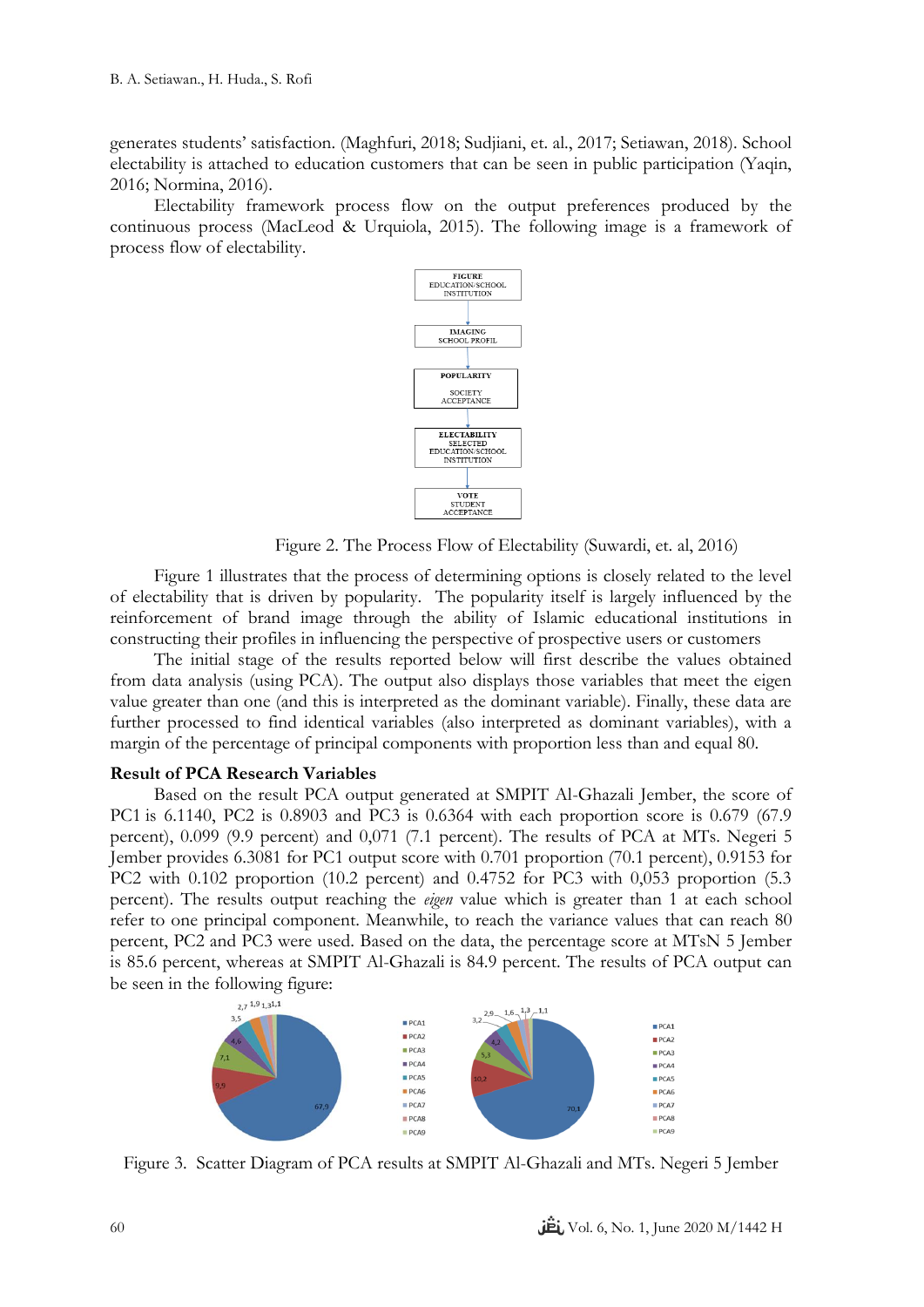

The results of the Scree plot for principal component analysis output can be viewed from the following figure:

Figure 4. Scree Plot of PCA results at SMPIT Al-Ghazali and MTsN 5 Jember

Based on the data above, to determine the variables having significant contribution, it must use the tabulation of *varimax* rotation factor:

Table 1. Factor Rotation using *Varimax* Method on The PCA Data at SMPIT Al-Ghazali and MTsN 5 Jember

|                     | Component |                |          |  |
|---------------------|-----------|----------------|----------|--|
|                     | 1         | 2              | 3        |  |
| School Principal    | 0.254     | $-0.648$       | 0.405    |  |
| Educator            | 0.346     | $-0.008$       | 0.428    |  |
| Infrastructure      | 0.251     | $-0.506$       | $-0.707$ |  |
| Cost                | 0.310     | 0.310          | $-0.253$ |  |
| Curriculum          | 0.363     | 0.174          | 0.231    |  |
| Extracurricular     | 0.363     | 0.120          | $-0.061$ |  |
| Management          | 0.369     | $-0.054$       | 0.026    |  |
| Learning & Teaching | 0.369     | 0.234          | $-0.012$ |  |
| Process (LTP)       |           |                |          |  |
| Atmosphere          | 0.348     | 0.003          | $-0.177$ |  |
|                     |           |                |          |  |
|                     | Component |                |          |  |
|                     | 1         | $\overline{c}$ | 3        |  |
| School Principal    | 0.309     | $-0.434$       | 0.140    |  |
| Educator            | 0.344     | 0.254          | 0.429    |  |
| Infrastructure      | 0.356     | 0.238          | 0.291    |  |
| Cost                | 0.234     | $-0.744$       | $-0.140$ |  |
| Curriculum          | 0.351     | $-0.059$       | 0.239    |  |
| Extracurricular     | 0.368     | 0.097          | 0.184    |  |
| 1 <i>A</i> .        | 0.244     | 0.112          | 0.100    |  |

| management          | 0.071 | $\sim$ $\sim$ | $v_{\star}$ too |
|---------------------|-------|---------------|-----------------|
| Learning & Teaching | 0.342 | 0.252         | $-0.431$        |
| Process (LTP)       |       |               |                 |
| Atmosphere          | 0.336 | 0.217         | $-0.622$        |

Based on the above comparative analysis of the two schools, the results of PCA can be seen in the table below:

Table 2. The Results of PCA on The Islamic Education Institution

| MT <sub>s</sub> N 5 Jember |                                                                                                         |                                                                      | SMPIT Al-Ghazali Jember   |                        |                                                                                        |                                                          |                         |
|----------------------------|---------------------------------------------------------------------------------------------------------|----------------------------------------------------------------------|---------------------------|------------------------|----------------------------------------------------------------------------------------|----------------------------------------------------------|-------------------------|
| Principal<br>Component     | Variable<br>Name                                                                                        | Loading<br>Factor                                                    | $%$ Explained<br>Variance | Principal<br>Component | Variable Name                                                                          | Loading<br>Factor                                        | % Explained<br>Variance |
| $PC-1$                     | Principal<br>Educator<br>Infrastructure<br>Curriculum<br>Curricular<br>Management<br>LTP.<br>Atmosphere | 0.309<br>0.344<br>0.356<br>0.351<br>0.368<br>0.341<br>0.342<br>0.336 | 70.1                      | $PC-1$                 | Educator<br>Cost<br>Curriculum<br>Curricular<br>management<br><b>LTP</b><br>Atmosphere | 0.346<br>.310<br>0.363<br>0.363<br>.369<br>.369<br>0.348 | 67.9                    |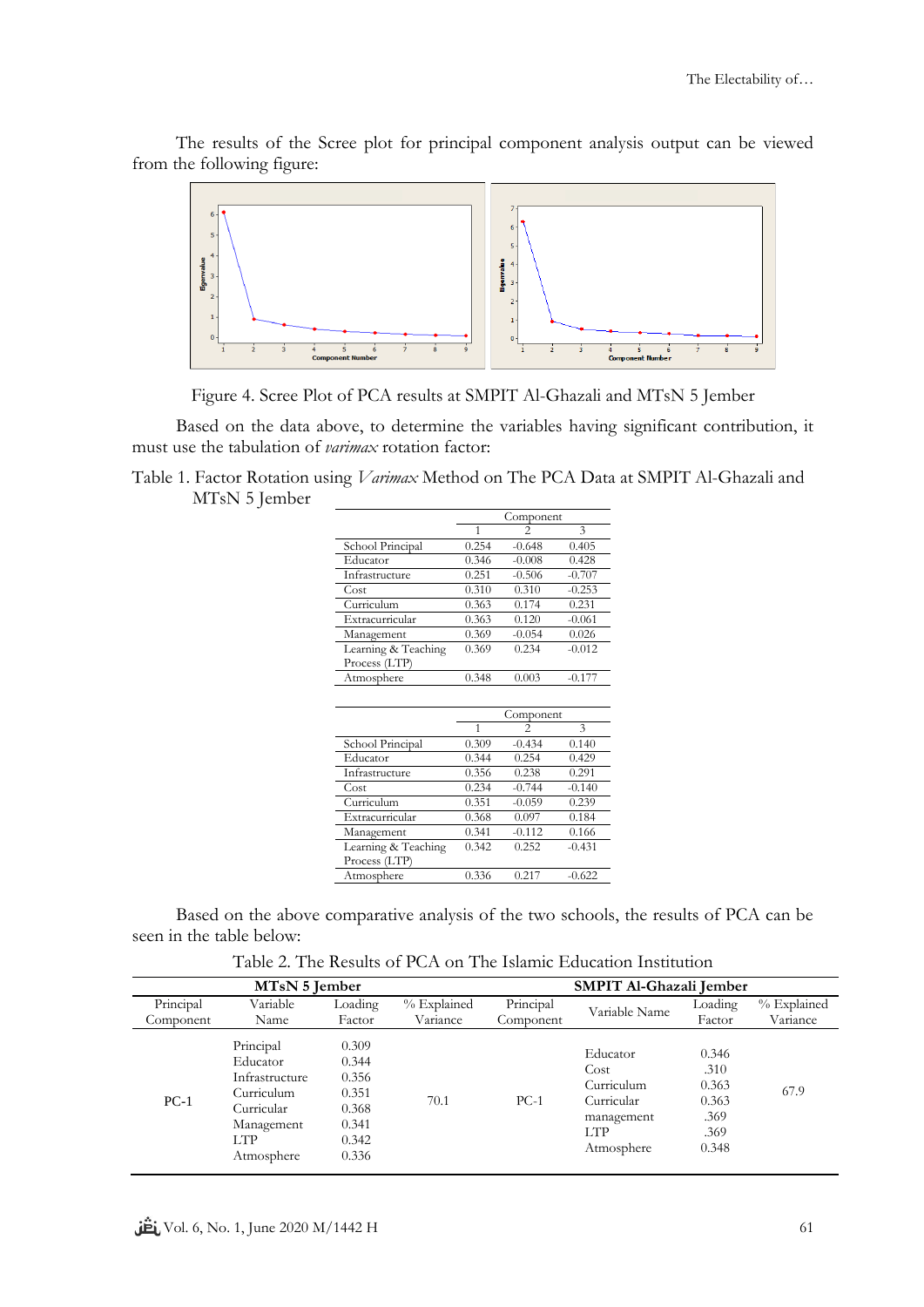| Principal<br>Component | Variable<br>Name              | Loading<br>Factor            | % Explained<br>Variance | Principal<br>Component | Variable Name                           | Loading<br>Factor            | % Explained<br>Variance |
|------------------------|-------------------------------|------------------------------|-------------------------|------------------------|-----------------------------------------|------------------------------|-------------------------|
| $PC-2$                 | Principal<br>Cost             | $-0.434$<br>$-0.744$         | 10.2                    | $PC-2$                 | Principal<br>Infrastructure<br>Cost     | $-0.684$<br>$-0.506$<br>.310 | 9.9                     |
| $PC-3$                 | Educator<br>LTP<br>Atmosphere | .429<br>$-0.431$<br>$-0.622$ | 5.3                     | $PC-3$                 | Principal<br>Educator<br>Infrastructure | 0.405<br>.428<br>0.707       | 7.1                     |
|                        |                               |                              | 85.6                    |                        |                                         |                              | 84.9                    |

Referring to the table above, variables that contribute to electability can be mapped by looking at variables having a role in shaping at least 2 principal components. Based on the data of MTsN 5 Jember, the contributing variables consists of principals, educators, learning and school atmosphere. As for SMPIT Al-Ghazali Jember, the contributing variables are costs, principal, infrastructure and educators.

Based on the table 3 description, For MTsN 5 Jember, it can be seen that PC- which accounted 70.1 percent, can be explained by 8 variables, while PC-2, which accounts for 10 percent, can be explained by 2 variables and PC-3, which encompasses a percentage of 5.3 percent, can be explained with 3 variables with the total number of percentages by 85.6 percent. The variables that play a role in constructing the principal component are dominantly the principal variable. On the other hand, for SMPIT Al-Ghazali, PC-1 was formed by 7 variables from 9 research variables, PC-2 was formed by 3 variables and PC-3 was formed by 3 variables. PC-1 can explain 67.9 percent of variables that influence the level of electability of Islamic educational institutions, PC-2 explains 9.9 percent and PC-3 explains 7.1 percent with a total of 84.9 percent.

Based on the results of data analysis presented above, the variables that played a role in forming the principal component are the *principal* variable. Another variable is the *educator/teacher* variable which can also be considered as the dominant variable. It primarily contributes only to the formation of the principal component (in other words, the principal variable still shows a bigger contribution than the educator/teacher variable. The conclusion from the display of the data above can thus be explained that the principal variable had contributed significantly to the electability level of Islamic educational institutions.

### **The Principal Component of Electability Islamic Education Institution**

In line with the results in the preceding section, this study suggests that the *principal* variable (which constitutes *the leadership factor*) appears to be the dominant variable that had significantly contributed to the strengthening of brand image in espousing the electability of Islamic educational institutions. There are many roles that principals should play to contribute and improve the electability of their schools. The emergence of *principal* as a dominant factor has indicated that the principal had the ability to translate users' needs and desires (parents or students). To meet the demand from users, student activities in developing their potential and competence should be catered. This argument is in line with the central principal's role as "a top manager" in the domain of managing Islamic educational institutions.

The effectiveness of the principal in improving the quality of education and resources, especially human resources such as students, teachers, education personnel and others (Mahardhani, 2015; Hattahin & Widodo, 2019; Suciningtyas, 2019) has improved the electability level of Islamic education institutions. In this study, the principal had the ability to develop the quality of human resources. This ability has an impact on the effectiveness of the institution's performance (Samiruddin & Husain, 2016) which in turns empowers the electability of Islamic educational institutions. In addition, the principal's ability to develop the quality of human resources on the other hand will influence the potential improvement of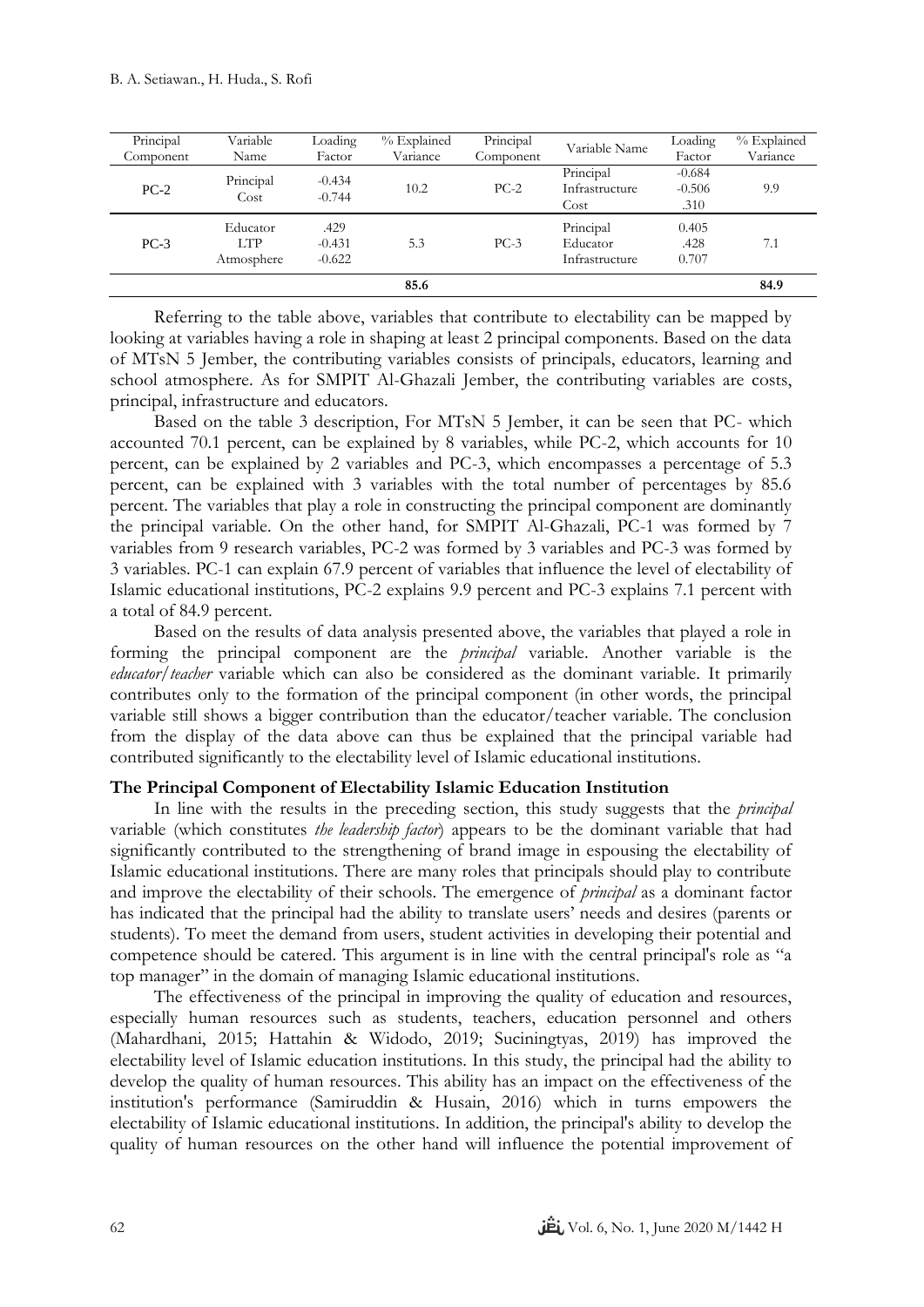schools so that they can create a good organizational culture (Leithwood, et. al., 2008; Amanchukwu, et. al., 2015). To this end, the principal has a significant role in developing Islamic educational institutions. This perspective provides the basis that appropriate leadership model should be adopted by a principal to develop Islamic educational institutions. One of the leadership models is a transformational leadership which features the characteristics of critical thinking, creativity, communication and collaboration. This leadership model can encourage the principal to achieve the effectiveness of educational institutions management (Baptiste, 2019), and to increase an institutional reputation.

Another variable that had contributed to the electability of Islamic education institutions in schools is educators/teachers. Although its Eigen value is not greater than 1, it had contributed significantly to the formation of the main components in this study. There are some explanations for this. Previous studies reported that teachers can have a significant influence on student satisfaction who are the user, or customer, of educational services (Zahoor, 2018). Teachers play a pivotal role in maintaining the existence of their school, such as inhibiting the shift selection and school dropouts (Lessard, et. al., 2010). Their ability to strengthen students' loyalty in school selection is inseparable from students' experience that they had received.

Principals should be able to provide a convenience for teachers so they can perform their tasks well. It is necessary that the principal pay attention to all dimensions relating to teachers/educators. Teachers' performance can be related to student satisfaction and they are two inseparable sides which lead to the performance of Islamic educational institutions (Bakotic, 2016). Teachers' efficacy, psychological and physical conditions contribute to their performance in serving students and in shaping students' satisfaction (Hammond, 2000; Spilt, et. al., 2011; Canrinus, et. al., 2012; Kunter et al., 2013; Shen, et al., 2015). Teachers' best performance leads to qualified learning process and this is the key to the successful educational service. It goes without saying that successful education practice in a school brings big impact on the reputation of Islamic education institution.

Concerning the component of costs, this study found that it is not the main variable that forms the principle component of the electability of Islamic educational institutions. The two educational institutions that this study investigated had a significant difference in the cost of education. The cost of education is not the main reason for the electability of Islamic educational institutions. This description illustrates that low costs do not necessarily become advantages for a particular institution. Likewise, high costs are not necessarily weaknesses for a particular institution. Cost of education can therefore be considered as an important variable but it is not a main aspect of the formation of the reputation and image of the school. The affordable education costs, trying not say that it is cheap or even free, become a dimension affecting the electability of Islamic educational institutions. The institutions of modern education today for example Al-Izzah, Al-Hikmah, Muhammadiyah Boarding School (MBS) and some other Islamic education institution whose education costs are above the average have high level of electability. This happens because those education institutions have the ability to describe component of cost into a flagship program of the school. The programs provide comprehensive perspective to the customers towards cost variable element. The component of cost in education arranged by the Islamic school does not have a negative impact but it is likely to be positive in presenting perspective to the quality of services that the school provide.

The component of cost becomes a factor that is no longer relevant in the consideration of customer satisfaction namely students and parents. The satisfaction of students and parent will determine the electability of school. Students and their parent consider component of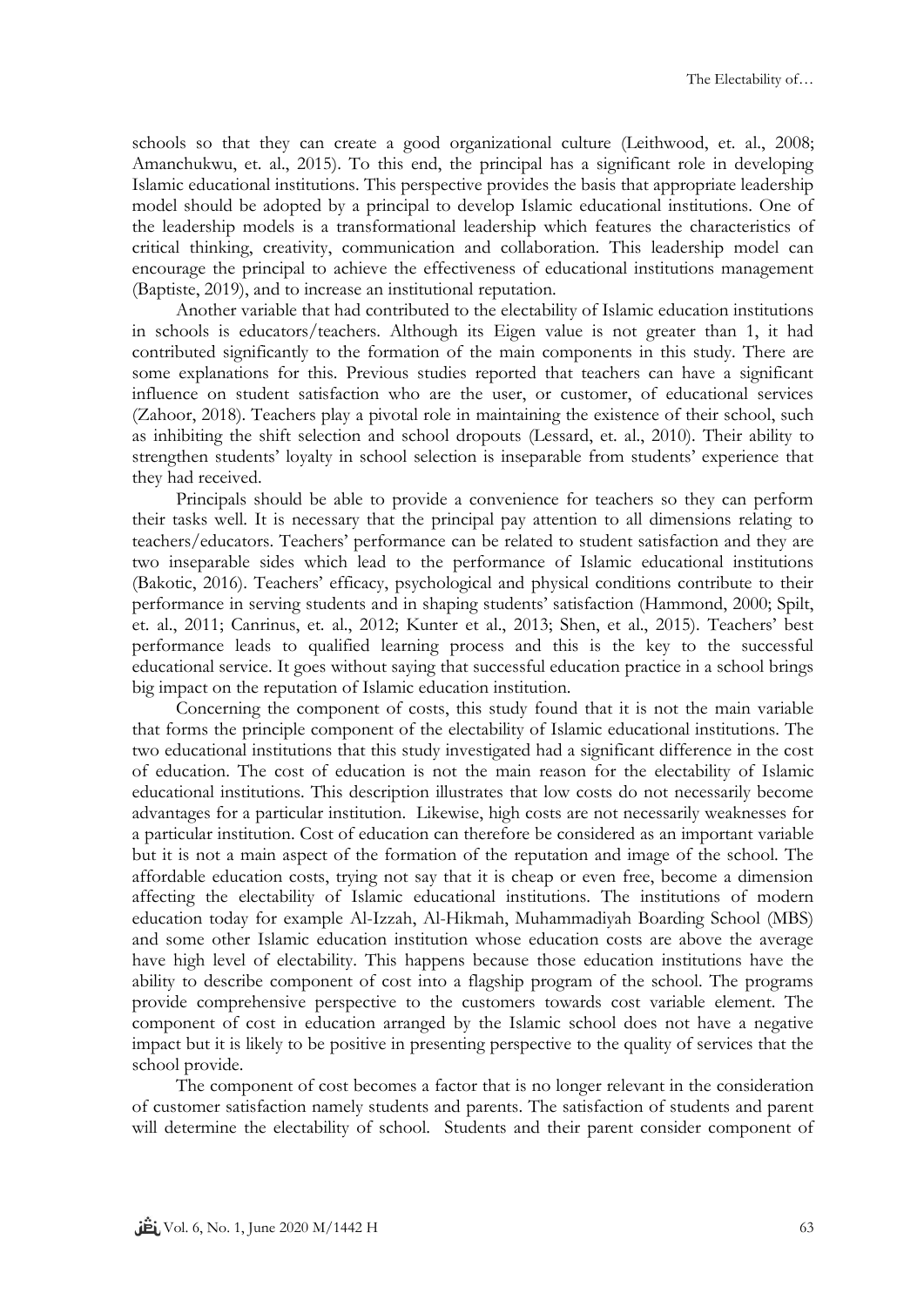cost as something to do with the quality and service that they will obtain (Togatorop 2010, Halimah, 2013). This fact can be explained in the following picture:



Figure 5. The Position of Customer in Education with Respect to the Cost, Service and Quality of Educational Services

Electability of Islamic education institutions is determined by the quality of the school resources construction. The cost and service in the education process shape *market controlling*  meaning that the educational institutions can control their market share.

Infrastructure and atmosphere of the school can be categorized as complementary variable component in this study. Those components contribute in shaping principal component of Islamic education institutions electability. They sometimes come out as a decisive factor when the education service dimensions of the various school are considered (Waluyo, 2018). The infrastructures, the cost of education and the school atmosphere factors including the ease of access and the school location can contribute the desirability/electability of the school.

Various components of school resources like school principals, teachers, teaching, infrastructure and cost with maximum performance levels produce a concrete level of Islamic school electability (Bayer & McMillan, 2012). Those components for sure will shape students' satisfaction. Students as recipients have the freedom to interpret educational services they receive from the school. Their satisfaction should be taken into consideration by school manager. It is necessary for the Islamic education institutions to build their reputation and image (Wong, et. al., 2016). Their successful reputation will establish the educational service quality and it will generate customer satisfaction and Islamic school electability (Seng & Ling, 2013; Setiawan, 2018). The electability of Islamic education can boost human resource of Islamic education institution (Cahyo, 2016) and serves as one solution to the problem of Islamic education institution (Damopoli, 2015)

This study explored Islamic school electability in the perspective of its customer. It is expected that this study contributes to the body of knowledge in Islamic education. A particular attention has been given Islamic school electability and its relation with several components. This study is limited to comparing two Islamic educational institutions. It is suggested that further study will involve more Islamic educational institutions as the sample for the study.

### **CONCLUSION**

Based on the results and discussion in the previous section, some conclusions can be drawn. There are several components that had contributed significantly to the electability of the two Islamic schools. The variables included school principal, teachers, costs, facilities and atmosphere of school (school environment). The electability of MTsN 5 Jember was constructed significantly by several components namely school principals, educators, learning activities and school atmosphere variable. On the other hand, SMPIT Al-Ghazali electability was constructed by the following components: costs, school principals, facilities and educator's variable.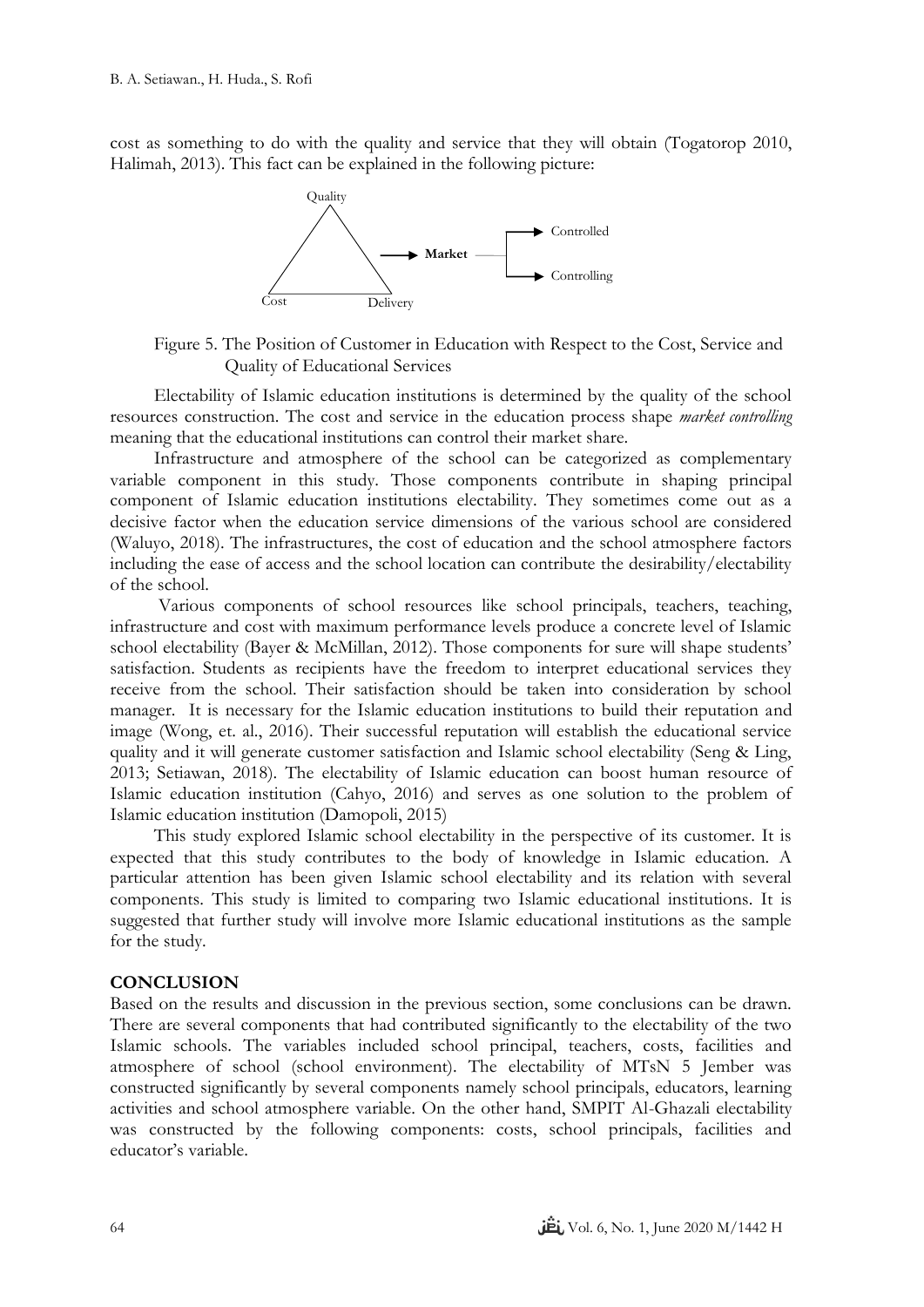## **ACKNOWLEDGMENT**

This research was funded by the Directorate of Islamic Higher Education, Directorate General of Islamic Education, Ministry of Religion Affairs. The scheme belongs to basic research cluster of program study development 2019.

# **BIBLIOGRAPHY**

- Abili, et. al., (2011). Assesing Quality Gap of University Services. *The Asian Journal on Quality*, *12*(2), 167-175. https://doi.org/10.1108/15982681111158724
- Ahyat, N. (2017). Metode Pembelajaran Pendidikan Agama Islam. *Edusiana: Jurnal Manajemen dan Pendidikan Islam, 4*(1), 24-31. https://doi.org/10.30957/edusiana.v4i1.5
- Akhiruddin, K. M. (2015). Lembaga Pendidikan Islam di Nusantara. *Tarbiya: Jurnal Ilmu*  Pendidikan Islam, 1(1), 195-219. Retrieved from https://journal.uinsgd.ac.id/index.php/jurnal-tarbiya/article/view/143
- Alkire, T. D., Lupton, N. A., & Lupton, R. A. (2015). Every Student Counts: Using Customer Relationship Management to Strengthen Student Retention. *International Journal of Business, Humanities and Technology, 5*(4), 18-27. Retrieved from https://www.ijbhtnet.com/journal/index/472
- Amanchukwu, R. N., Stanley, G. J. & Ololube, N. P. (2015). A Review of Leadership Theories, Principals and Styles and Their Relevance to Educational Management. *Journal Management, 5*(1), 6-14. https://doi.org/10.5923/j.mm.20150501.02
- Amirin, T. M. (2011). "*Populasi dan Sampel Penelitian 4: Ukuran Sampel Rumus Slovin*". Retrieved from [https://tatangmanguny.wordpress.com/category/populasi-dan-sampel/.](https://tatangmanguny.wordpress.com/category/populasi-dan-sampel/) Online. Accessed April 2<sup>nd</sup>.
- Arif, M. (2011). Pendidikan Agama Islam Inklusif Multikultural. *Jurnal Pendidikan Islam,* Vol.1, No. 1, 1-18. https://doi.org/10.14421/jpi.2011.11.1-18
- Arif, M. (2013). Manajamen Madrasah dalam Upaya Meningkatkan Mutu Pendidikan Islam. *Jurnal Epistemé*, *8*(2), 416-438.
- Bakotić, D. (2016). Relationship Between Job Satisfaction and Organisational Performance. *Economic Research-Ekonomska Istrazivanja, 29*(1), 118-130. https://doi.org/10.1080/1331677X.2016.1163946
- Baptiste, M. (2019). No Teacher Left Behind: The Impact of Principal Leadership Styles On Teacher Job Satisfaction and Student Success. *Journal of International Education and Leadership, 9*(1), 1-11. Retrieved from https://eric.ed.gov/?id=EJ1212519
- Bayer, P., & McMillan, R. (2010). Choice and Competition in Education Markets. Retrieved from [http://homes.chass.utoronto.ca/~mcmillan/comp\\_1may10.pdf.](http://homes.chass.utoronto.ca/~mcmillan/comp_1may10.pdf) Accessed  $7<sup>th</sup>$ April.
- Bier, I. D., and Cornesky, R. (2001). Using QFD to Construct a Higher Education Curriculum. *Quality Progress, 34*(4), 64-68.
- Browne, B. A., Kaldenberg, D. O., Browne, W. G., and Brown, D. J. (1998). Student as Customer: Factors Affecting Satisfaction and Assessments of Institutional Quality. *Journal of Marketing for Higher Education. 8*(3), 1-14. https://doi.org/10.1300/J050v08n03\_01
- Cahyo, A. N. (2016). Manajemen Sumber Daya Manusia (SDM) Pendidikan dalam Meningkatkan Daya Saing SDIT Ar Rahmah, Pacitan. *Muslim Heritage: Jurnal Dialog Islam dengan Realitas. 1*(2), 263-286. https://doi.org/10.21154/muslimheritage.v1i2.600
- Cahyono, L. E., Wibowo, S. B., & Murwani, J. (2015). Analisis Penerapan 8 Standar Nasional Pendidikan pada SMP Negeri 2 Dolopo Kabupaten Madiun. *Assets: Jurnal Akuntansi dan Pendidikan, 4*(2), 99-105. http://doi.org/10.25273/jap.v4i2.684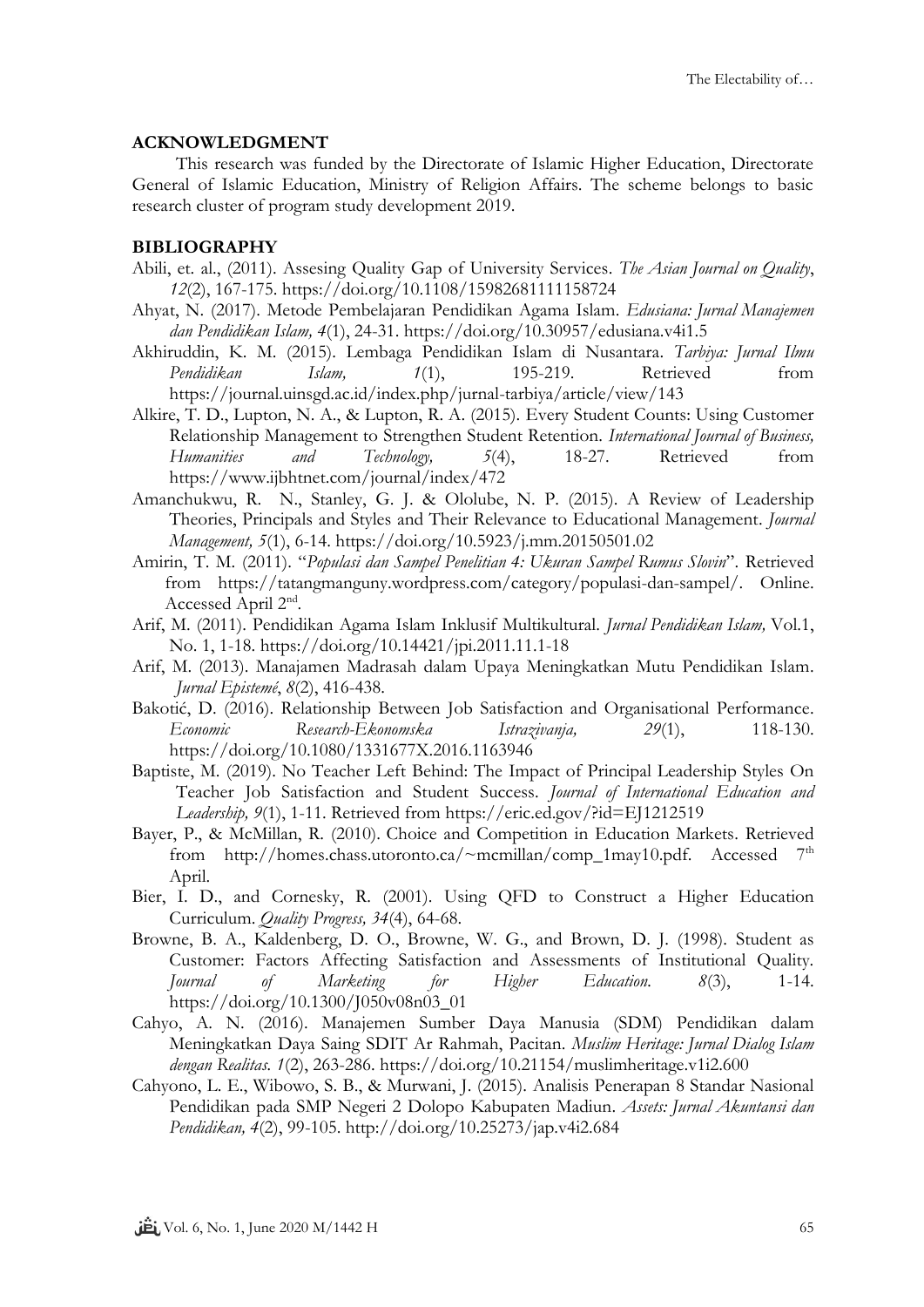- Canrinus, E. T., Lorenz, M. H., Beijaard, D., Buitink, J., & Hofman, A. (2012). Self-Efficacy, Job Satisfaction, Motivation and Commitment: Exploring The Relationships Between Indicators of Teachers' *Professional Identity. European Journal of Psychology of Education, 27*(1), 115–132. https://doi.org/10.1007/s10212-011-0069-2
- Creswell, J. W. (2015). *Riset Pendidikan: Perencanaan, Pelaksanaan, dan Evaluasi Riset Kualitatif & Kuantitatif Edisi Kelima*. Yogyakarta: Pustaka Pelajar.
- Creswell, J. W. (2016). *Pendekatan Metode Kualitatif, Kuantitatif dan Campuran Edisi ke 4*. Yogyakarta: Pustaka Pelajar.
- Dacholfany, M. I. (2015). Reformasi Pendidikan Islam dalam Menghadapi Era Globalisasi: Sebuah Tantangan dan Harapan. *Jurnal Akademika, 20*(01), 173-194. Retrieved from http://e-journal.metrouniv.ac.id/index.php/akademika/article/view/441
- Damopoli, M. (2015). Problematika Pendidikan Islam dan Upaya-Upaya Pemecahannya. *Tadbir: Jurnal Manajemen Pendidikan Islam, 3*(1), 68-81.
- Elihami & Syahid, A. (2018). Penerapan Pembelajaran Pendidikan Agama Islam Dalam Membentuk Karakter Pribadi Yang Islami. *Jurnal Edumaspul, 2*(1), 79-06. https://doi.org/10.33487/edumaspul.v2i1.17
- Gonzalez, M. E., Quesada, G., Gourdin, K., & Hartley, M. (2008). *Designing A Supply Chain*  Management Academic Curriculum Using Qfd and Benchmarking. *Quality Assurance in Education, 16*(1), 36-60. https://doi.org/10.1108/09684880810848404
- Halimah, A. H., & Munir. (2013). Pengaruh Mutu Layanan Guru dan Biaya Pribadi terhadap Kepuasan Siswa pada SMP Swasta Se-Kota Tasikmalaya*. Jurnal Administrasi Pendidikan, 17*(1), 40-50. https://doi.org/10.17509/jap.v17i1.6431
- Halstead, M. (2004). An Islamic Concept of Education. *Comparative Education, 40*(4), 517–529.
- Halstead, J. M. (2007). Islamic Values: A Distinctive Framework for Moral Education?. *Journal of Moral Education, 36*(3), 283-296. https://doi.org/10.1080/0305006042000284510
- Hammond, L. D. (2000). Teacher Quality and Student Achievement: A Review of State Policy Evidence. *Educational Policy Analysis Archives, 8*(1), 1-44.
- Haningsih, S. (2008). Peran Strategis Pesantren, Madrasah dan Sekolah Islam di Indonesia. *El-Tarbawi Jurnal Pendidikan Islam, 1*(1), 27-39. https://doi.org/10.20885/tarbawi.vol1.iss1.art3
- Hattahin & Widodo, E. (2019). Peran Kepala Sekolah sebagai Pemberdayaan Sumber Daya Manusia di SMA Berbasis Islam Bangkalan Madura. *Jurnal Kebijakan dan Pengembangan Pendidikan,* 7(2). https://doi.org/10.22219/jkpp.v7i2.12055
- Hermawan, R. (2010). *Pengembangan Sumber Daya Sekolah. Jurnal Pendidikan Dasar*. Retrived from: http://file.upi.edu/Direktori/JURNAL/PENDIDIKAN\_DASAR/ Nomor\_13- April\_2010/Pengembangan\_Sumber\_Daya\_Sekolah-Ruswandi\_Hermawan.pdf.
- Heskett, J. L. (2002). Beyond Customer Loyalty. *Managing Service Quality: An International Journal.* Vol. 12, No. 6, 355-357. https://doi.org/10.1108/09604520210451830
- Hidayat, M. (2014). Pendekatan Integratif-Interkonektif: Tinjauan Paradigmatik dan Implementatif dalam Pembelajaran Pendidikan Agama Islam. *Jurnal Ta'dib, XIX*(02), 276- 287.
- Hidayat, N. (2015). Peran dan Tantangan Pendidikan Agama Islam di Era Global. *Jurnal El-Tarbawi, VIII*(2), 131-145. https://doi.org/10.20885/tarbawi.vol8.iss2.art2
- Isnaini, M. (2012). Pola dan Strategi Manajemen Berbasis Sekolah dalam Menghadapi Persaingan Mutu. *Ta'dib: Journal of Islamic Education, 17*(01), 83–101. https://doi.org/10.19109/tjie.v17i01.27
- Johnson, M. D. (2015). *Customer Satisfaction*. In International Encyclopedia of the Social & Behavioral Sciences: Second Edition. James D. Wright (Ed), 630-632.
- Jolliffe I. T. (2002)*. Principal Component Analysis Second Edition*. NewYork (US): Springer-Verlag.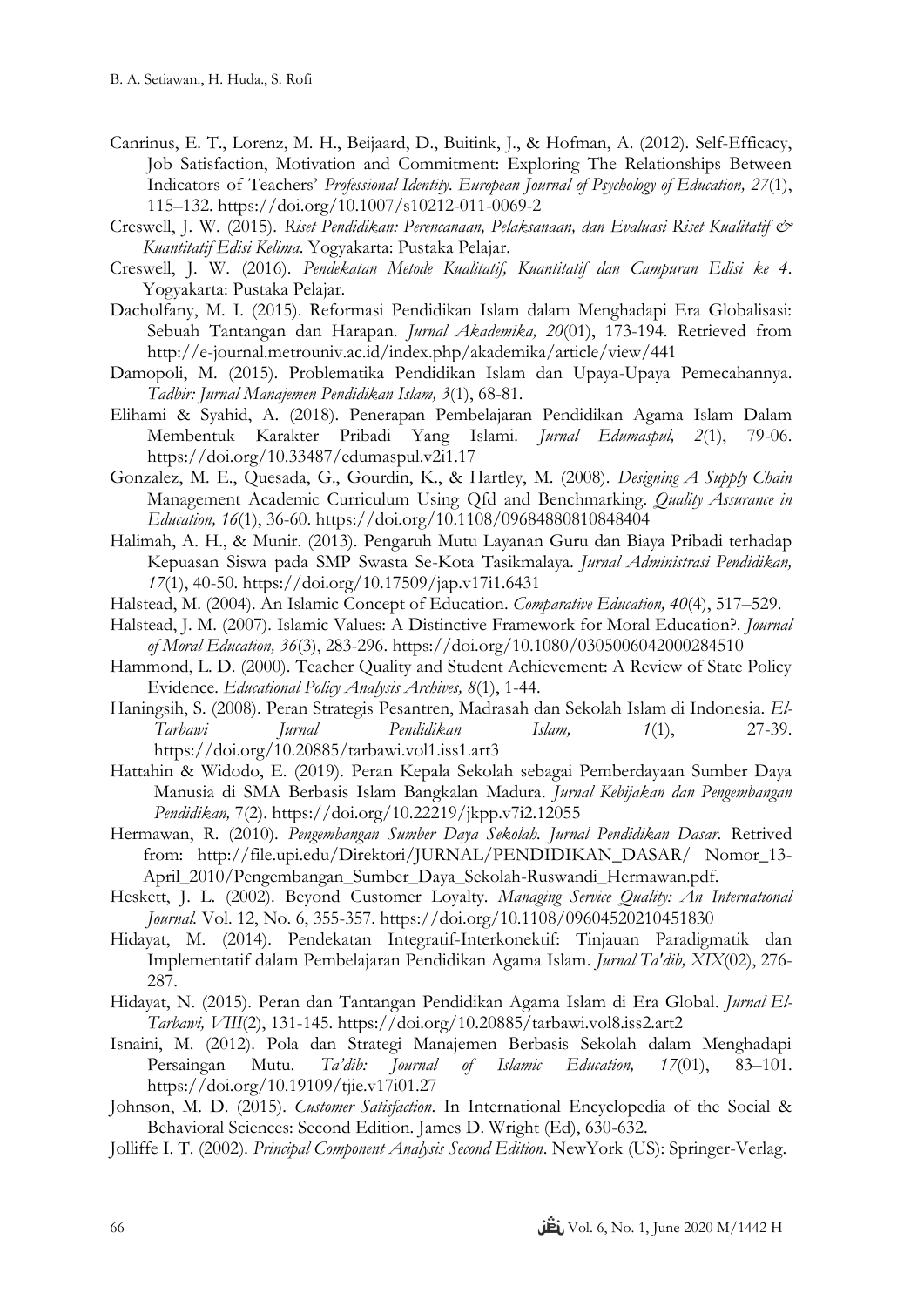- Kim, W. C. & Mauborgne, R. (2008). *Blue Ocean Strategy: Menciptakan Ruang Pasar Tanpa Pesaing dan Menjadikan Persaingan Tidak Lagi Relevan*. (Terj. Satrio W. Jakarta: PT. Serambi Ilmu Semesta.
- Kunter, M., Klusmann, U., Baumert, J., Richter, D., Voss, T., and Hachfeld, A. (2013). Professional Competence of Teachers: Effects on Instructional Quality and Student Development. *Journal of Educational Psychology. 105*(2), 805-820. https://doi.org/10.1037/a0032583
- Leithwood, K., Harris, A., & Hopkins, D. (2008). Seven Strong Claims About Successful School Leadership. *School Leadership and Management. 28*(1), 27-42. https://doi.org/10.1080/13632430701800060
- Lessard, A., Poirier, M., & Fortin, L. (2010). Student-Teacher Relationship: A Protective Factor Against School Dropout?. *Procedia - Social and Behavioral Sciences, 2*(2), 1636-1643.
- Samiruddin & Husain, Y. S. (2016). Impact of Human Resource Quality and Bureaucracy Behaviour on Organizational Performance Effectiveness. *International Journal of Science and Research (IJSR*), *5*(2), 881-885. Retrieved from
- Seng, E. L. K., & Ling, T. P. (2013). A Statistical Analysis of Education Service Quality Dimensions on Business School Students' Satisfaction. *International Education Studies, 6*(8), 136-146. https://doi.org/10.5539/ies.v6n8p136
- Suciningtyas, R. (2019). Leadership of School Headmaster in Improving the Quality of Education. *Proceeding the 3rd International Conference on Education Innovation (ICEI 2019),*  3(1), 59-61.
- MacLeod, W. B., & Urquiola, M. (2015). Reputation and School Competition. *American Economic Review, 105*(11), 3471-3488. https://doi.org/10.1257/aer.20130332
- Magdalena. (2016). Konstruksi Muslim Kaffah dalam Kurikulum Terpadu di Sekolah Islam Terpadu. *Proceeding IAIN Batusangkar,* 1(1), 475-488.
- Mahardhani, A. J. (2015). Kepemimpinan Ideal Kepala Sekolah. *Jurnal Dimensi Pendidikan dan Pembelajaran, 3*(2), 1-4. https://doi.org/10.24269/dpp.v3i2.82
- Khadka, K., & Maharjan, S. (2017). *Customer Satisfaction and Customer Loyalty.* Retrieved from: [https://core.ac.uk/download/pdf/161421179.pdf.](https://core.ac.uk/download/pdf/161421179.pdf) 1-54.
- Mansori, S., Vaz, A., & Ismail, Z. M. M. (2014). Service Quality, Satisfaction and Student Loyalty in Malaysian Private Education. *Journal Asian Social Science, Vol. 10, No. 7, 57-66.*
- May, A. (2015). Melacak Peranan Tujuan Pendidikan dalam Perspektif Islam. *Tsaqafah: Jurnal Peradaban Islam, 11*(2), 209-222. http://dx.doi.org/10.21111/tsaqafah.v11i2.266
- Mundir, A. (2015). Impelmentasi Total Quali ty Management untuk Meningkatkan Daya Saing Lembaga Pendidikan Madrasah. *At-Tajdid: Jurnal Ilmu Tarbiyah, Vol. 4, No. 1, 93-106.*
- Normina. (2016). Partisipasi Masyarakat dalam Pendidikan. *Ittihad Jurnal Kopertais Wialyah XI Kalimantan, 14*(26), 71-85.
- Sahney, S., Banwet, D. K., & Karunes, S. (2004). A Servqual and QFD Approach to Total Quality Education: A Student Perspective. *International Journal of Productivity and Performance Management, 53*(2), 143-166. https://doi.org/10.1108/17410400410515043
- Schirmer, N., Ringle, C. M., Gudergan, S. P., & Feistel, M. S. G. (2016). The Link Between Customer Satisfaction and Loyalty: The Moderating Role of Customer Characteristics. *Journal of Strategic Marketing, 26*(4), 298-317. https://doi.org/10.1080/ 0965254X.2016. 1240214
- Setiawan, B. A. (2018). Tingkat Kepuasan Pelanggan Terhadap Layanan Pendidikan di SD Integral Lukman Al-Hakim Jember. *Tarlim: Jurnal Pendidikan Agama Islam, 1*(2), 73-84. https://doi.org/10.32528/tarlim.v1i2.1702